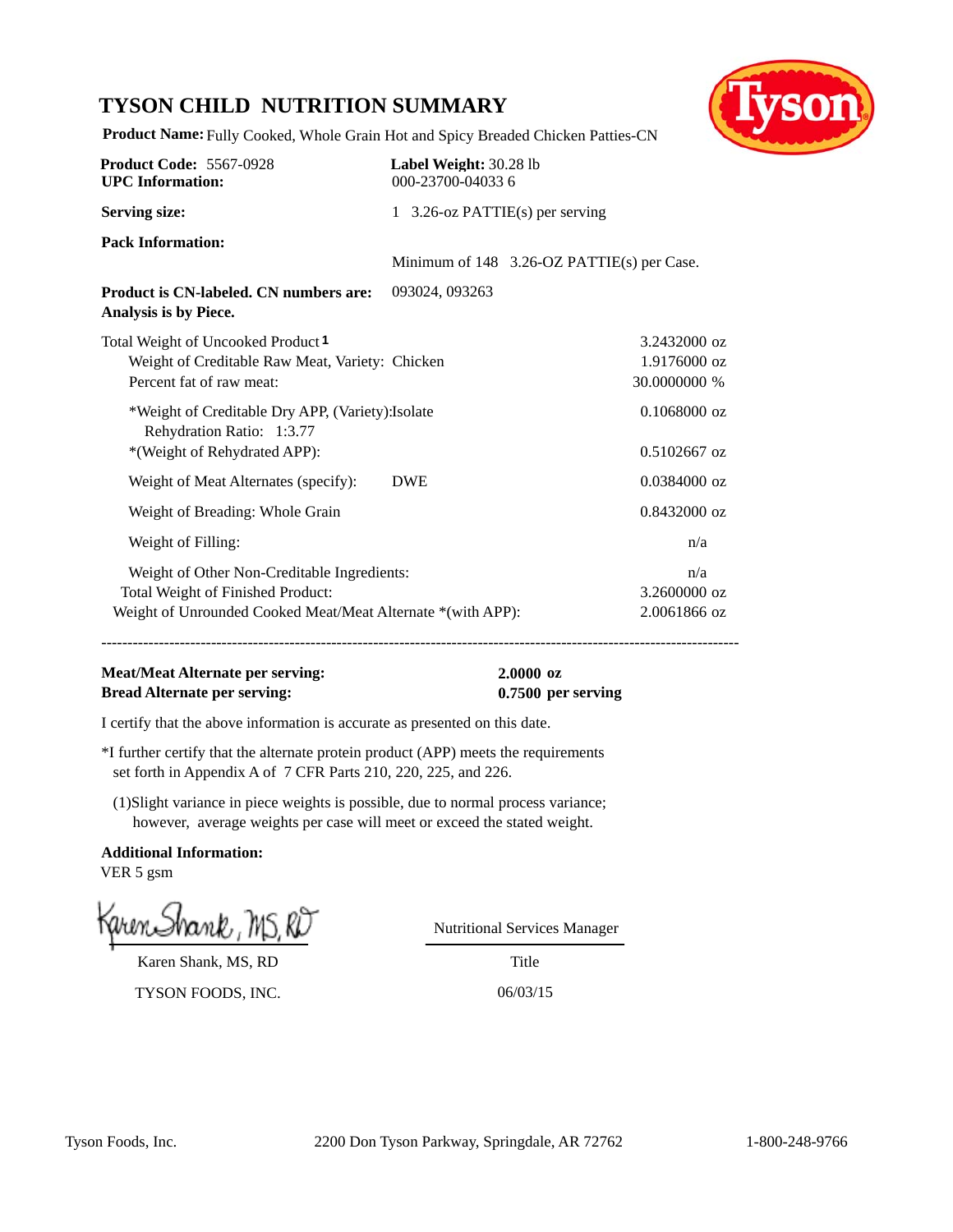# **Product Information**



# **Whole Grain Breaded Hot 'N Spicy Patties w/Packaging, 3.26 oz.**

Product Code: 5567-928 UPC Code: 00023700040336

- Available for commodity reprocessing USDA 100103
- Utilizes white and dark meat to keep commodity pounds in balance and is also available for Independent Drawdown
- Consistent piece sizes to meet CN portioning
- Hot 'N' Spicy breading profile that kids love

#### **PREPARATION**

PREPARATION: Appliances vary, adjust accordingly. Convection Oven 350°F for 8 to 10 minutes.

#### **PIECE COUNT**

Minimum of 148 3.26OZ PATTIE(s) per Case

#### **MASTER CASE**

| Gross<br>Weight | 32.8558 IB | Width:  | 15.625 IN |
|-----------------|------------|---------|-----------|
| Net<br>Weight   | 30.28 IB   | Length: | 23.5 IN   |
| Cube:           | 1.78 FT    | Height: | 8.375 IN  |

#### **PALLET CONFIGURATION**



#### **STORAGE**

| Shelf Life:     | 270 days |
|-----------------|----------|
| Storage Temp:   | 0 F      |
| Storage Method: | Frozen   |

**Nutrition Facts**

Serving Size: 1 PIECE (91g) Servings Per Container: About 149

PAI ⊚ Ո

| Amount Per Serving<br>Calories 210                                                                                                        | Calories from Fat 100 |
|-------------------------------------------------------------------------------------------------------------------------------------------|-----------------------|
|                                                                                                                                           | % Daily Value*        |
| Total Fat 11g                                                                                                                             | 17%                   |
| Saturated Fat 2.5g<br>Trans Fat 0g                                                                                                        | 13%                   |
| Polyunsaturated Fat 4g<br>Monounsaturated Fat 4g                                                                                          |                       |
| Cholesterol 55mg                                                                                                                          | 18%                   |
| Sodium 470mg                                                                                                                              | 20%                   |
| Total Carbohydrate 12g                                                                                                                    | 4%                    |
| Dietary Fiber 1g<br>Sugars Og                                                                                                             | 4%                    |
| Protein 15g                                                                                                                               | 30%                   |
| Vitamin A 10%                                                                                                                             | Vitamin C 0%          |
| Calcium 2%                                                                                                                                | Iron $10%$            |
| * Percent daily values are based on a 2,000 calorie<br>diet. Your daily values may be higher or lower<br>depending on your calorie needs. |                       |

#### **CN Label:** Yes

**CN Label Numbers:** 093024, 093263

**CN Statement:** One 3.26 oz. breaded chicken pattie provides 2.00 oz.

equivalent meat/meat alternate and 0.75 equivalent grains for the Child Nutrition Meal Pattern Requirements.

To obtain a signed copy of the CN statement for this item, please contact the Tyson Food Service Concierge via [e-mail](mailto:fscomments@tyson.com) or call 1-800 - 248 -9766.

#### **INGREDIENTS**

Chicken, water, isolated soy protein, chicken seasoning (salt, yeast extract, maltodextrin, sugar, corn syrup solids, wheat flour, citric acid, sodium diacetate, dextrose, lactose, corn starch, disodium inosinate<br>and disodium guanylate, dried chicken, natural flavor, spice extractives, dried chicken broth, lactic acid,<br>artif (wheat flour, niacin, reduced iron, thiamine mononitrate, riboflavin, folic acid), water, salt, spices, dried onion, dried garlic, sugar, dried yeast, spice extract, leavening (sodium acid pyrophosphate, sodium bicarbonate, monocalcium phosphate), paprika extract (color), flavor (maltodextrin, gum arabic, natural flavor, high oleic sunflower oil). Breading set in vegetable oil.

CONTAINS milk, soy, wheat

#### **tysonfoodservice.com** 1-800-24-TYSON

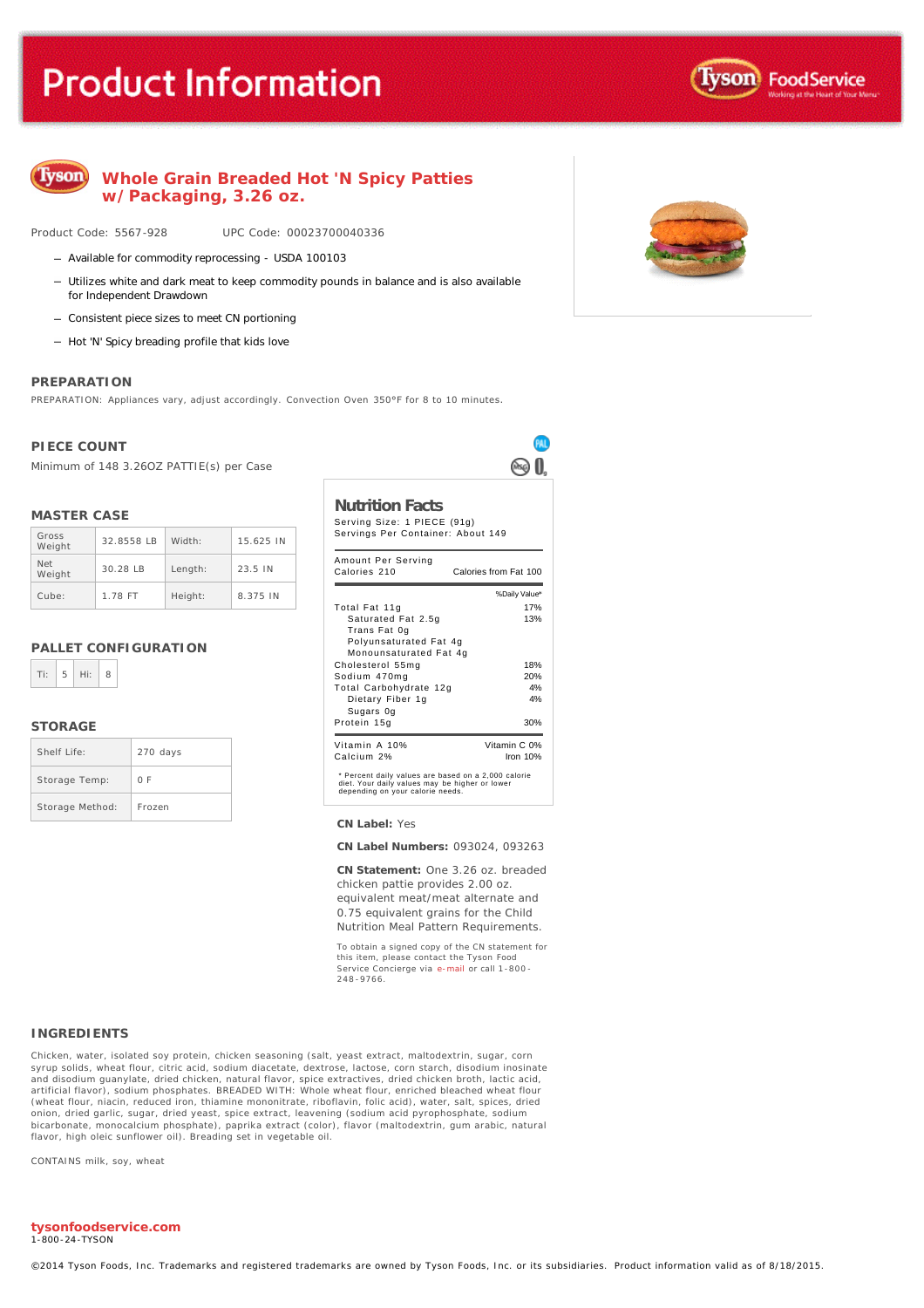**HOT & SPICY BREADED** Colors: Black, Power Red, 5567 **CHICKEN PATTIES-CN** 136 yellow FULLY COOKED, WHOLE GRAIN  $\circ$ 000 23700 04033 vson  $\Omega$   $\Omega$  $\frac{1}{\sqrt{2}}\int_{0}^{\infty}% \frac{1}{\sqrt{2}}\left\vert \frac{\partial f}{\partial \theta }\right\vert ^{2}d\theta$  $10\%$ Serving Size 1 Piece (91g)<br>Servings Per Container About 149  $\frac{8}{18}$ န္တြ /itamin A 10% • Vitamin C 0% **Nutrition Facts** Calcium  $2\%$   $\bullet$  Iron 10%<br>Percent Daily Values are based on a 2,000<br>calorie diet. LL#11113534 000 23700 04033 6 % Daily šodium 470mg<br>Total Carbohydrate 12g Cholesterol 55mg Total Fat  $\frac{110}{110}$ ietary Fiber 10 igars 0g<br>tein 15g Calories 210 NET WT. 30.28 LBS. Serving  $\frac{1}{\sqrt{2}}$ **CORECTED** NGREDIENTS Chicken, water, isolated soy protein, chicken seasoning lsaft, yeast extract, natiodextint, sugar, com syncy sudis, wheat flour, chick acid, sodium diaerate, dextrose,<br>lactose, com stach, discolum inosinate and 100 tooth - 2 across & 1 around **BREADED CHICKEN PATTIES-CN**  $\sqrt{\frac{2}{3}}$ VERIFIED<br>-<sup>P-1325</sup>/ Distortion: 96.88% horizontal **ANTENDRATION** PREPARATION: Appliances vary, adjust accordingly.<br>CONVECTION OVEN: 350°F for 8 to 10 minutes. اب المعروفية التي تتجاوز المعروفية والمعروفية المعروفية المعروفية المعروفية المعروفية المعروفية المعروفية الم<br>and 0.75 oz. equivalent grains for the provides zition Meal Pattern Requirement attemptate on<br>of this logo and DISTRIBUTED BY: TYSON SALES AND DISTRIBUTION, SPRINGDALE, AR 72765-2020 U.S.A. 800-233-6332 4 x 12.375 - Die Cut FULLY COOKED, WHOLE GRAIN **SPICY**  $rac{1}{5}$  $\overline{c}$ HOT & VSO) **KEEP FROZEN**  $\overline{5}$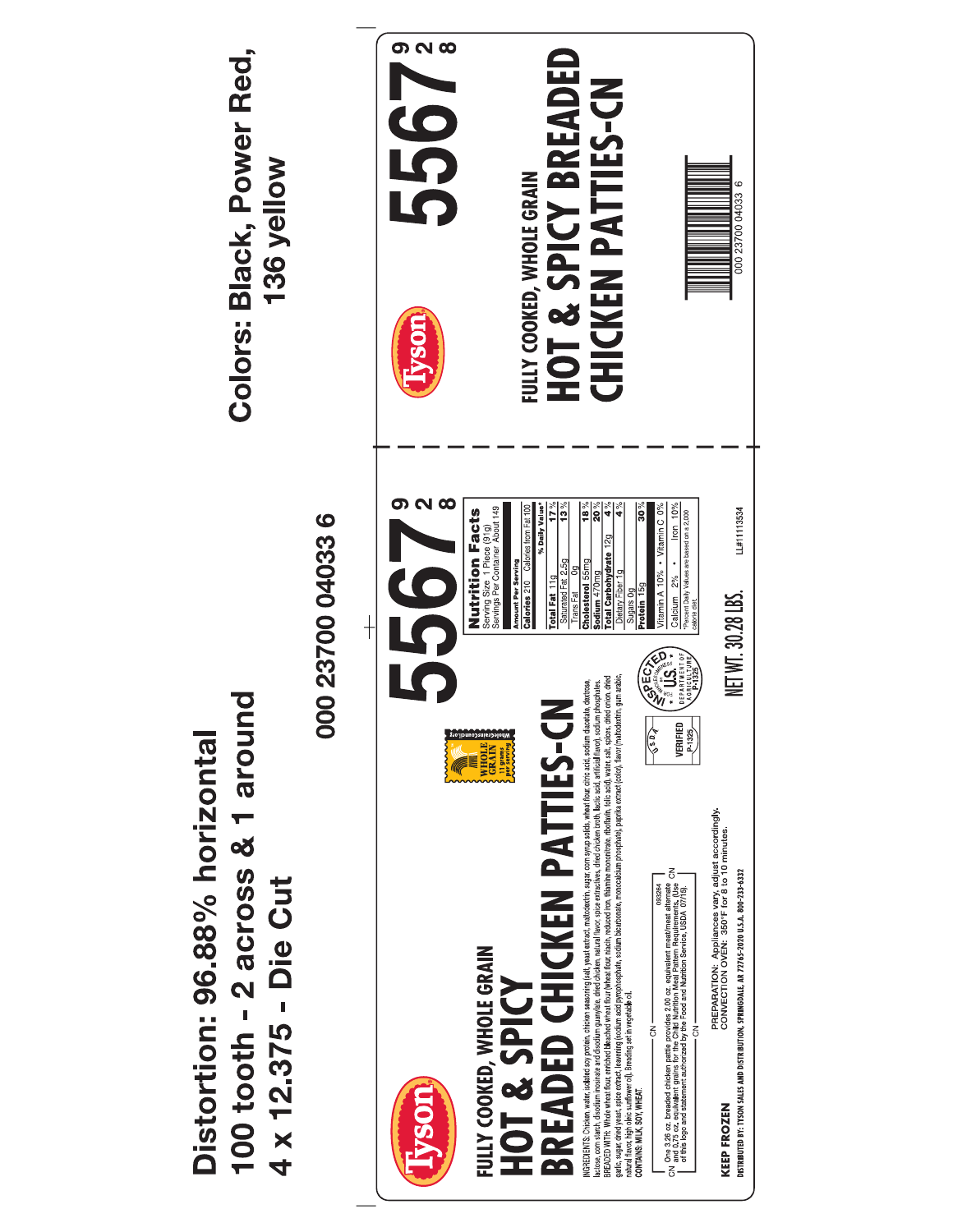

# Sample Product Formulation Statement (Product Analysis) for Meat/Meat Alternate (M/MA) **Products**

Child Nutrition Program operators should include a copy of the label from the purchased product carton in addition to the following information on letterhead signed by an official company representative.

 $\sigma$ Code No.:  $SSQ7 - 378$ Product Name: EC WG  $rac{|r_{\text{C}}|}{|\mathcal{D}C|}$  Case/Pack/Count/Portion/Size:  $\frac{30}{28}$  #MC  $fccots$ Manufacturer: USO

# I. Meat/Meat Alternate

Please fill out the chart below to determine the creditable amount of Meat/Meat Alternate

| <b>Description of Creditable</b><br>Ingredients per<br><b>Food Buying Guide (FBG)</b> | <b>Ounces per Raw</b><br><b>Portion of Creditable</b><br>Ingredient | <b>Multiply</b> | <b>FBG Yield/</b><br><b>Servings</b><br>Per Unit | Creditable<br>Amount* |
|---------------------------------------------------------------------------------------|---------------------------------------------------------------------|-----------------|--------------------------------------------------|-----------------------|
| Boneless OCP W/SKIN                                                                   | 700                                                                 |                 | $\mathcal{D}^{\mathcal{F}}$                      |                       |
| pred whole egg                                                                        | 0.0284                                                              |                 |                                                  | 0.1536                |
|                                                                                       |                                                                     |                 |                                                  |                       |
| A. Total Creditable M/MA Amount                                                       |                                                                     |                 |                                                  |                       |

\*Creditable Amount - Multiply ounces per raw portion of creditable ingredient by the FBG Yield Information.

## II. Alternate Protein Product (APP)

If the product contains APP, please fill out the chart below to determine the creditable amount of APP. If APP is used, you must provide documentation as described in Attachment A for each APP used.

| Description of APP,<br>manufacture's name,<br>and code number                    | <b>Ounces</b><br>Dry APP<br><b>Per Portion</b> | <b>Multiply</b> | $%$ of<br>Protein<br>$As-Is^*$ | Divide by<br>$18**$ | Creditable<br>Amount<br>$APP***$ |
|----------------------------------------------------------------------------------|------------------------------------------------|-----------------|--------------------------------|---------------------|----------------------------------|
| SOF<br>PY0Q115<br>nae                                                            | 0.1018                                         |                 | 20                             | $\div$ by 18        | $0.610$ teu                      |
|                                                                                  |                                                | X               |                                | $\div$ by 18        |                                  |
|                                                                                  |                                                | х               |                                | $\div$ by 18        |                                  |
| <b>B.</b> Total Creditable APP Amount <sup>1</sup>                               |                                                |                 |                                | 0.5102600           |                                  |
| C. TOTAL CREDITABLE AMOUNT $(A + B$ rounded down to<br>nearest $\frac{1}{4}$ oz) |                                                |                 |                                | 1.00                |                                  |

\*Percent of Protein As-Is is provided on the attached APP documentation.

\*\*18 is the percent of protein when fully hydrated.

\*\*\*Creditable amount of APP equals ounces of Dry APP multiplied by the percent of protein as-is divided by 18. <sup>1</sup>Total Creditable Amount must be rounded down to the nearest 0.25oz (1.49 would round down to 1.25 oz meat equivalent). Do not round up. If you are crediting M/MA and APP, you do not need to round down in box A (Total Creditable M/MA Amount) until after you have added the Total Creditable APP Amount from box B to box C.

Total weight (per portion) of product as purchased

Total creditable amount of product (per portion)<br>
(Reminder: Total creditable amount cannot count for more than the total weight of product.) Total creditable amount of product (per portion)

I certify that the above information is true and correct and that a  $3.20$  ounce serving of the above product (ready for serving) contains  $\sum_{i=1}^{n}$  ounces of equivalent meat/meat alternate when prepared according to directions.

I further certify that any APP used in the product conforms to the Food and Nutrition Service Regulations (7 CFR Parts 210, 220, 225, 226, Appendix A) as demonstrated by the attached supplier documentation.

en Shank

Director - Nutrition Ipon Loods, Inc.  $479/29$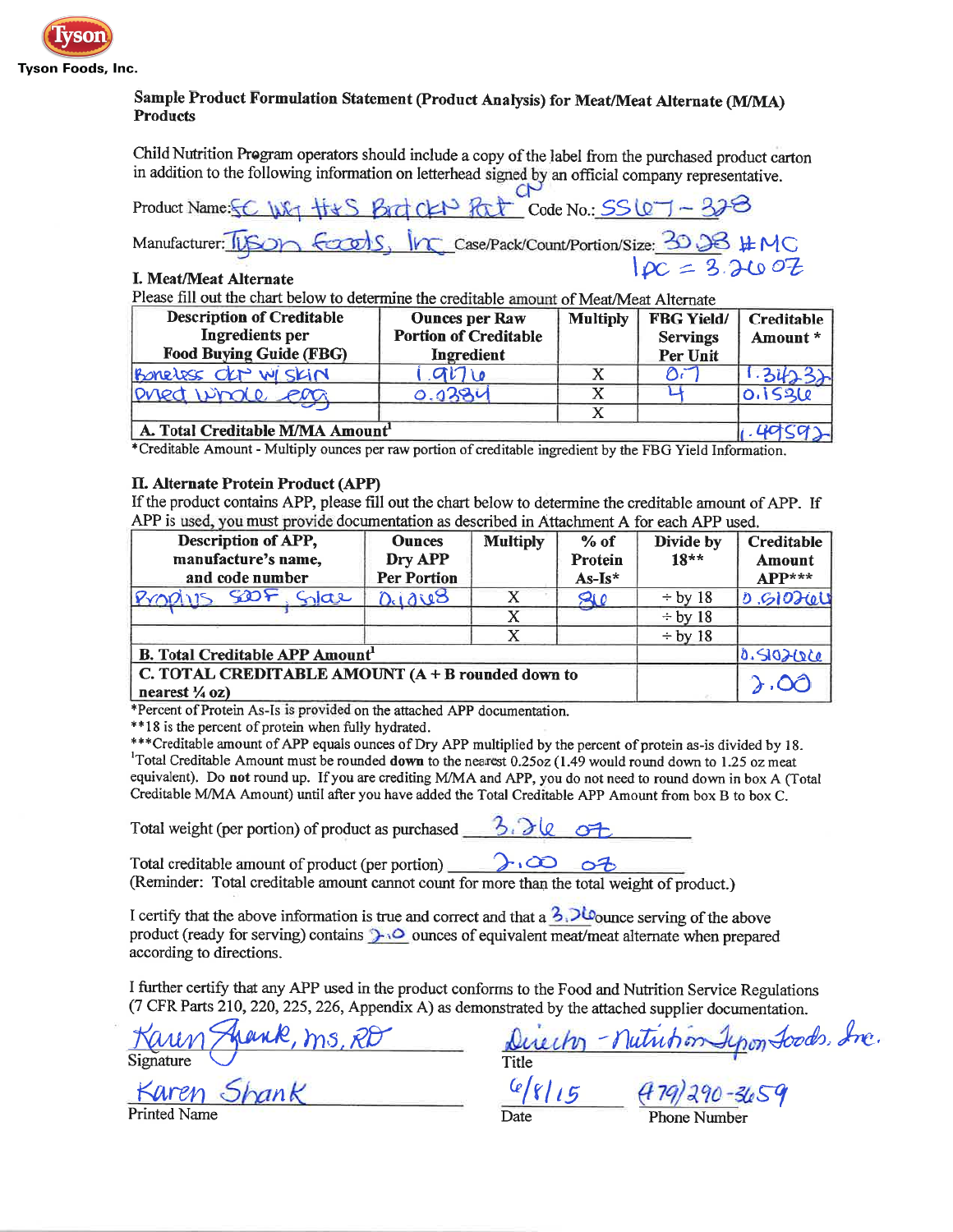

# **Formulation Statement for Documenting Grains in School Meals** Required Beginning SY 2013-2014 Crediting Standards Based on Revised Exhibit A<br>weights per oz equivalent

School Food Authorities (SFAs) should include a copy of the label from the purchased product carton in addition to the following information on letterhead signed by an official company representative. Grain products may be credited based on previous standards through SY 2012-2013. The new crediting standards for grains (as outlined in Policy Memorandum SP 30-2012) must be used beginning SY 2013-2014. SFAs have the option to choose the crediting method that best fits the specific needs of the menu planner.

| Product Name: FC WG H+S Brd CKP Pat C Code No.: SSLOT-328                                |
|------------------------------------------------------------------------------------------|
| Manufacturer: IUSO'n feards, IMC case/Pack/Count/Portion/Size: 30.28#MC<br>$1p = 3.2007$ |
|                                                                                          |

**I.** Does the product meet the Whole Grain-Rich Criteria:  $Yes$  No<br>(Refer to SP 30-2012 Grain Requirements for the National School Lunch Program and School Breakfast Program)

**II.** Does the product contain non-creditable grains: Yes  $\bigcup_{N \in \mathbb{Z}} N_0$  How many grams:  $\bigcap_{N \in \mathbb{Z}} O(\mathbb{P} \mathbb{Q})$   $\bigcap_{N \in \mathbb{Z}} O(\mathbb{P} \mathbb{Q})$  (Products with more than 0.24oz equivalent or 3.99 grams for Groups Acreditable grains cannot be credited using Exhibit A weights. Please use template for crediting using amount of creditable grains).

III. Use Policy Memorandum SP 30-2012 Grain Requirements for the National School Lunch Program and School Breakfast Program: Exhibit A to determine if the product fits into Groups A-G, Group H or Group I. (Please be aware that different methodologies are applied to calculate servings of grain component based on creditable grains. Groups A-G use the standard of 16 grams creditable grain per oz eq; Group H uses the standard of 28 grams creditable grain per oz eq; and Group I is reported by volume or weight). Indicate which Exhibit A Group (A-I) the Product Belongs:  $\beta$ 

| Description of<br><b>Product per Food</b><br><b>Buying Guide</b> | <b>Portion Size of</b><br><b>Product as</b><br><b>Purchased</b> | Weight of one ounce<br>equivalent as listed<br>in SP 30-2012 | Creditable<br>Amount |
|------------------------------------------------------------------|-----------------------------------------------------------------|--------------------------------------------------------------|----------------------|
| BOXTON tube canding                                              | 0. SU32                                                         |                                                              | 81137                |
| Total Craditable Amount                                          |                                                                 |                                                              |                      |

A. Total Creditable Amount

(Portion size)  $\div$  (Exhibit A weight for one oz eq)

<sup>2</sup>Total Creditable Amount must be rounded down to the nearest quarter  $(0.25)$  oz eq. Do not round up.

Total weight (per portion) of product as purchased  $3.20$   $3.7$ <br>Total contribution of product (per portion)  $0.15$   $0.2$ 

I further certify that the above information is true and correct and that a 3 Jipunce portion of this product (ready for serving) provides **6.** Foz equivalent Grains. I further certify that non-creditable grains are not above 0.24 oz eq. per portion.

Karly Shank, MS, RD<br>Signature<br>Karen Shank

Director Nutrition Lepenteds. Inc.<br>Title (479) 290-3659

**Printed Name**